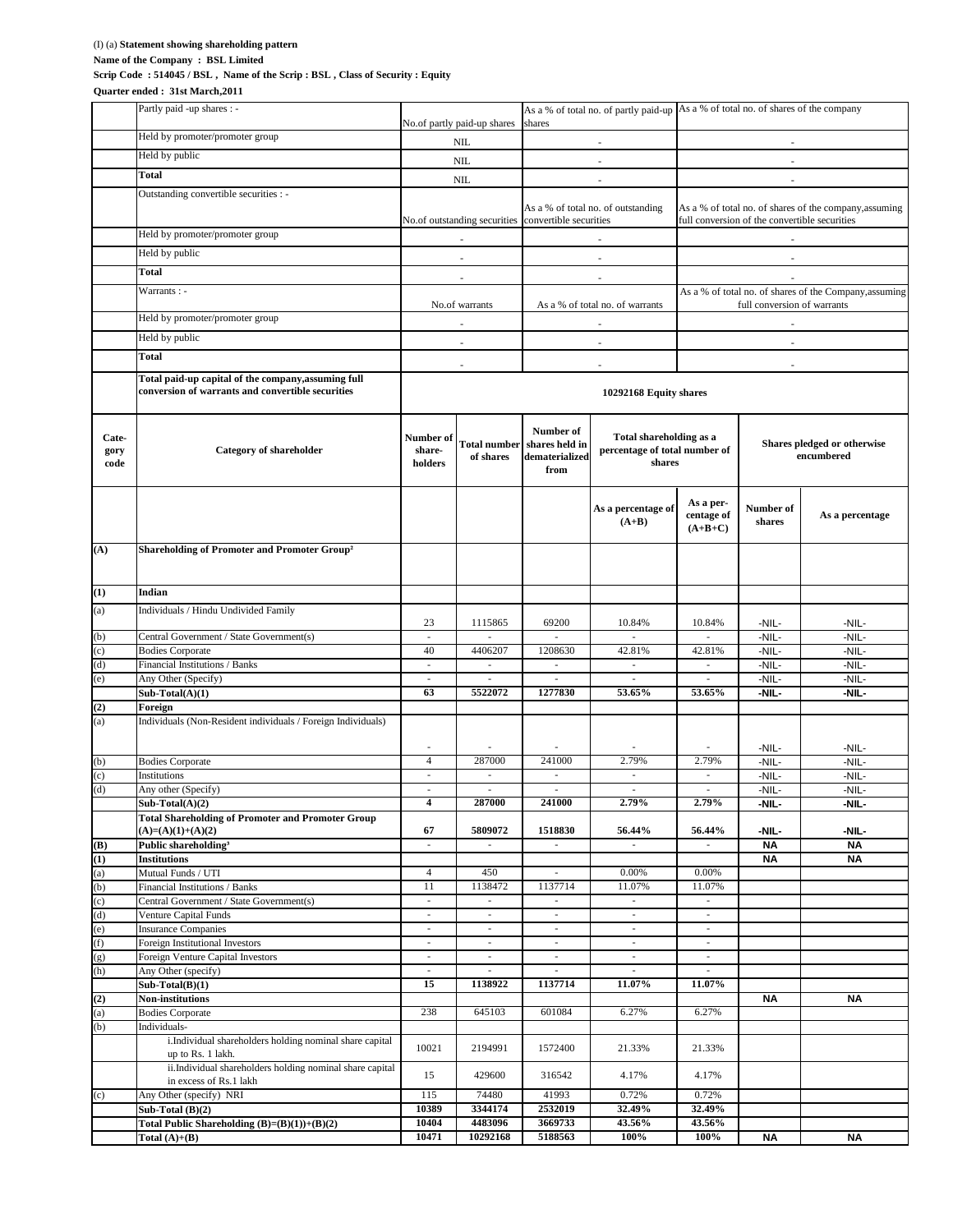| <b>Cate-</b><br>gory<br>code | <b>Category of shareholder</b>                                | Number of<br>share-<br>holders | of shares | Number of<br>Total number shares held in<br>dematerialized<br>from | Total shareholding as a<br>percentage of total number of<br>shares |                                      |                     | Shares pledged or otherwise<br>encumbered |
|------------------------------|---------------------------------------------------------------|--------------------------------|-----------|--------------------------------------------------------------------|--------------------------------------------------------------------|--------------------------------------|---------------------|-------------------------------------------|
|                              |                                                               |                                |           |                                                                    | As a percentage of<br>$(A+B)$                                      | As a per-<br>centage of<br>$(A+B+C)$ | Number of<br>shares | As a percentage                           |
| (C)                          | <b>Shares held by Custodians and against which Depository</b> |                                |           |                                                                    |                                                                    |                                      |                     |                                           |
|                              | receipts have been issued                                     | $\overline{\phantom{a}}$       |           |                                                                    |                                                                    | ۰                                    | <b>NA</b>           | <b>NA</b>                                 |
|                              | i) Promoter & Promoter Group                                  | ٠                              |           |                                                                    |                                                                    | ۰                                    | <b>NA</b>           | <b>NA</b>                                 |
|                              | ii) Public                                                    | ٠                              | ٠         | $\sim$                                                             |                                                                    | ۰                                    | <b>NA</b>           | <b>NA</b>                                 |
|                              | Grand Total $(A)+(B)+(C)$                                     | 10471                          | 10292168  | 5188563                                                            | 100%                                                               | 100%                                 |                     |                                           |

| Sr. No.        | Name of the shareholder                    | Number of<br>shares | Shares as a percentage of total number of shares<br>{i.e., Grand Total $(A)+(B)+(C)$ indicated in<br>Statement at para (1) (a) above} | Shares pledged or otherwise encumbered |                    |                                                                      |
|----------------|--------------------------------------------|---------------------|---------------------------------------------------------------------------------------------------------------------------------------|----------------------------------------|--------------------|----------------------------------------------------------------------|
|                |                                            |                     |                                                                                                                                       | Number of<br>shares                    | As a<br>percentage | As a % of grand total<br>$(A)+(B)+(C)$ of sub-<br>clause $(1)$ $(a)$ |
| 1              | Shri Arun Kumar Churiwal                   | 408579              | 3.97                                                                                                                                  | <b>NIL</b>                             | <b>NIL</b>         | <b>NIL</b>                                                           |
| 2              | Bhilwara Commerce Pvt. Ltd.                | 8656                | 0.08                                                                                                                                  | <b>NIL</b>                             | <b>NIL</b>         | <b>NIL</b>                                                           |
| 3              | Giltedged Industrial Secu. Ltd.            | 197663              | 1.92                                                                                                                                  | <b>NIL</b>                             | <b>NIL</b>         | <b>NIL</b>                                                           |
| $\overline{4}$ | LNJ Financial Services Ltd.                | 636741              | 6.19                                                                                                                                  | <b>NIL</b>                             | <b>NIL</b>         | <b>NIL</b>                                                           |
| 5              | Mandpam Vikas Pvt. Ltd.                    | 23975               | 0.23                                                                                                                                  | <b>NIL</b>                             | <b>NIL</b>         | <b>NIL</b>                                                           |
| 6              | Bharat Investment Growth Ltd.              | 257500              | 2.50                                                                                                                                  | <b>NIL</b>                             | <b>NIL</b>         | <b>NIL</b>                                                           |
| $\tau$         | Investors India Ltd.                       | 690814              | 6.71                                                                                                                                  | <b>NIL</b>                             | <b>NIL</b>         | <b>NIL</b>                                                           |
| 8              | Nivedan Vanijya Niyojan Ltd.               | 620450              | 6.03                                                                                                                                  | <b>NIL</b>                             | <b>NIL</b>         | <b>NIL</b>                                                           |
| 9              | Purvi Vanijya Niyojan Ltd.                 | 512220              | 4.98                                                                                                                                  | <b>NIL</b>                             | <b>NIL</b>         | <b>NIL</b>                                                           |
| 10             | Raghav Commercial Ltd.                     | 668337              | 6.49                                                                                                                                  | <b>NIL</b>                             | <b>NIL</b>         | <b>NIL</b>                                                           |
| 11             | Smt. Sudha Churiwal                        | 165932              | 1.61                                                                                                                                  | <b>NIL</b>                             | <b>NIL</b>         | <b>NIL</b>                                                           |
| 12             | Shashi Commercial Co. Ltd.                 | 118600              | 1.15                                                                                                                                  | <b>NIL</b>                             | <b>NIL</b>         | <b>NIL</b>                                                           |
| 13             | Shri Subhkaran Laxmi Nivas                 | 27405               | 0.27                                                                                                                                  | <b>NIL</b>                             | <b>NIL</b>         | <b>NIL</b>                                                           |
| 14             | Smt. Shashi Agarwal                        | 28910               | 0.28                                                                                                                                  | <b>NIL</b>                             | <b>NIL</b>         | <b>NIL</b>                                                           |
| 15             | Churiwal Properties & Invt. P. Ltd.        | 239092              | 2.32                                                                                                                                  | <b>NIL</b>                             | <b>NIL</b>         | <b>NIL</b>                                                           |
| 16             | Mandawa Niyojan Pvt. Ltd.                  | 143419              | 1.39                                                                                                                                  | <b>NIL</b>                             | <b>NIL</b>         | <b>NIL</b>                                                           |
| 17             | Shri Nivedan Churiwal                      | 148851              | 1.45                                                                                                                                  | <b>NIL</b>                             | <b>NIL</b>         | <b>NIL</b>                                                           |
| 18             | India Texfab Marketing Ltd.                | 62217               | 0.60                                                                                                                                  | <b>NIL</b>                             | <b>NIL</b>         | <b>NIL</b>                                                           |
| 19             | PRC Niyojan Pvt. Ltd.                      | 131634              | 1.28                                                                                                                                  | <b>NIL</b>                             | <b>NIL</b>         | <b>NIL</b>                                                           |
| 20             | Smt. Subha Churiwal                        | 5000                | 0.05                                                                                                                                  | <b>NIL</b>                             | <b>NIL</b>         | <b>NIL</b>                                                           |
| 21             | Cornhill Investments Ltd.                  | 120300              | 1.17                                                                                                                                  | <b>NIL</b>                             | <b>NIL</b>         | <b>NIL</b>                                                           |
| 22             | Micro Base Ltd.                            | 70700               | 0.69                                                                                                                                  | <b>NIL</b>                             | <b>NIL</b>         | <b>NIL</b>                                                           |
| 23             | Microlight Investments Ltd.                | 50000               | 0.49                                                                                                                                  | <b>NIL</b>                             | <b>NIL</b>         | <b>NIL</b>                                                           |
| 24             | Sunray Overseas Ltd.                       | 46000               | 0.45                                                                                                                                  | <b>NIL</b>                             | <b>NIL</b>         | <b>NIL</b>                                                           |
| 25             | Hindustan Commerce Pvt. Ltd.               | 63493               | 0.62                                                                                                                                  | <b>NIL</b>                             | <b>NIL</b>         | <b>NIL</b>                                                           |
| 26             | Smt.Sudha Churiwal / Shri Nivedan Churiwal | 230233              | 2.24                                                                                                                                  | <b>NIL</b>                             | <b>NIL</b>         | <b>NIL</b>                                                           |
| 27             | Smt.Sushila Devi Chokhani                  | 12559               | 0.12                                                                                                                                  | <b>NIL</b>                             | <b>NIL</b>         | <b>NIL</b>                                                           |
| 28             | Shri Shekhar Agarwal                       | 279                 | 0.00                                                                                                                                  | <b>NIL</b>                             | <b>NIL</b>         | <b>NIL</b>                                                           |
| 29             | Shri Ravi Jhunihunwala                     | 55047               | 0.53                                                                                                                                  | <b>NIL</b>                             | <b>NIL</b>         | <b>NIL</b>                                                           |
| 30             | Shri Lakshmi Niwas Jhunjhunwala            | 33070               | 0.32                                                                                                                                  | <b>NIL</b>                             | <b>NIL</b>         | <b>NIL</b>                                                           |
| 31             | Raj.Spg. & Wvg.Mills Ltd. (RSWM Limited)   | 31396               | 0.31                                                                                                                                  | <b>NIL</b>                             | <b>NIL</b>         | <b>NIL</b>                                                           |
|                | <b>TOTAL</b>                               | 5809072             | 56.44                                                                                                                                 | <b>NIL</b>                             | <b>NIL</b>         | <b>NIL</b>                                                           |

| Sr.No. | Name of the shareholder                       | Number of | Shares as a percentage of total number of shares {i.e., Grand Total $(A)+(B)+(C)$ indicated in |
|--------|-----------------------------------------------|-----------|------------------------------------------------------------------------------------------------|
|        |                                               | shares    | Statement at para (1) (a) above}                                                               |
|        |                                               |           |                                                                                                |
|        | <b>IFCI</b> Limited                           | 439531    | 4.27                                                                                           |
|        | Life Insurance Corpn. Of India Ltd.           | 231958    | 2.25                                                                                           |
| 3      | Sun Biotechnology Ltd.                        | 156668    | 1.52                                                                                           |
|        | Oriental Bank of Commerce                     | 137195    | 1.34                                                                                           |
|        | ICICI Trusteeship Ser.Ltd. ICICI Equity Fund) | 125580    | 1.22                                                                                           |
| 6      | Sangeetha S                                   | 121440    | 1.18                                                                                           |
|        | National Insurance Co. Ltd.                   | 108000    | 1.05                                                                                           |
|        | <b>TOTAL</b>                                  | 1320372   | 12.83                                                                                          |